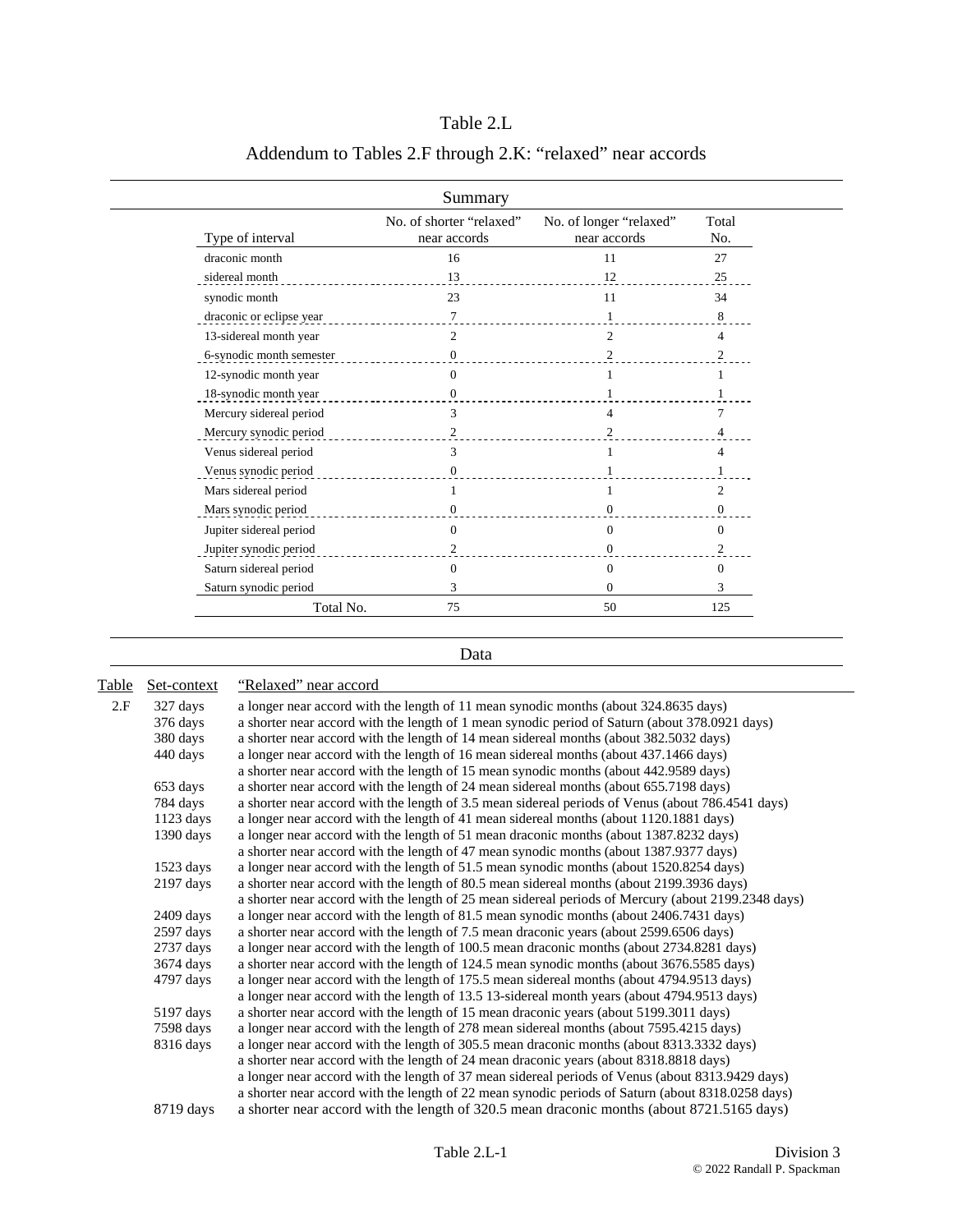| Table | Set-context                | "Relaxed" near accord                                                                                                                                                                      |
|-------|----------------------------|--------------------------------------------------------------------------------------------------------------------------------------------------------------------------------------------|
| 2.G   | 86 days                    | a shorter near accord with the length of 3 mean synodic months (about 88.5918 days)                                                                                                        |
|       | 3113 days                  | a shorter near accord with the length of 114.5 mean draconic months (about 3115.7992 days)<br>a shorter near accord with the length of 105.5 mean synodic months (about 3115.4772 days)    |
|       | 4437 days                  | a shorter near accord with the length of 162.5 mean sidereal months (about 4439.7698 days)<br>a shorter near accord with the length of 12.5 13-sidereal month years (about 4439.7698 days) |
|       | 4797 days                  | (see above)                                                                                                                                                                                |
|       | 5197 days                  | (see above)                                                                                                                                                                                |
|       | 6878 days                  | a shorter near accord with the length of 233 mean synodic months (about 6880.6275 days)                                                                                                    |
|       | 7576 days                  | a shorter near accord with the length of 278.5 mean draconic months (about 7578.6033 days)                                                                                                 |
|       |                            | a shorter near accord with the length of 19 mean synodic periods of Jupiter (about 7578.8000 days)                                                                                         |
|       | 7579 days                  | a shorter near accord with the length of 277.5 mean sidereal months (about 7581.7607 days)                                                                                                 |
|       | 8399 days                  | a shorter near accord with the length of 307.5 mean sidereal months (about 8401.4105 days)<br>a shorter near accord with the length of 284.5 mean synodic months (about 8401.4529 days)    |
| 2.H   | 327 days                   | (see above)                                                                                                                                                                                |
|       | 345 days                   | a shorter near accord with the length of 3 mean synodic periods of Mercury (about 347.6236 days)                                                                                           |
|       | 380 days                   | (see above)                                                                                                                                                                                |
|       | 736 days                   | a shorter near accord with the length of 25 mean synodic months (about 738.2648 days)                                                                                                      |
|       | 763 days                   | a shorter near accord with the length of 28 mean sidereal months (about 765.0065 days)                                                                                                     |
|       | 784 days                   | (see above)                                                                                                                                                                                |
|       | 1045 days                  | a shorter near accord with the length of 38.5 mean draconic months (about 1047.6705 days)                                                                                                  |
|       |                            | a longer near accord with the length of 9 mean synodic periods of Mercury (about 1042.8979 days)                                                                                           |
|       | 1118 days                  | a longer near accord with the length of 41 mean draconic months (about 1115.7010 days)<br>a shorter near accord with the length of 41 mean sidereal months (about 1120.1881 days)          |
|       | 1121 days                  | a shorter near accord with the length of 5 mean sidereal periods of Venus (about 1123.5058 days)                                                                                           |
|       | 1724 days                  | a longer near accord with the length of 63 mean sidereal months (about 1721.2646 days)                                                                                                     |
|       | 2197 days                  | (see above)                                                                                                                                                                                |
|       | 3474 days                  | a shorter near accord with the length of 30 mean synodic periods of Mercury (about 3476.3262 days)                                                                                         |
|       | 8877 days                  | a shorter near accord with the length of 325 mean sidereal months (about 8879.5395 days)                                                                                                   |
|       |                            | a shorter near accord with the length of 25 13-sidereal month years (about 8879.5395 days)                                                                                                 |
|       | 9277 days                  | a shorter near accord with the length of 341 mean draconic months (about 9279.3670 days)                                                                                                   |
|       |                            | a longer near accord with the length of 13.5 mean sidereal periods of Mars (about 9274.4428 days)                                                                                          |
|       | 9998 days                  | a shorter near accord with the length of 367.5 mean draconic months (about 10000.4909 days)                                                                                                |
|       | 10395 days                 | a shorter near accord with the length of 27.5 mean synodic periods of Saturn (about 10397.5322 days)                                                                                       |
|       | 10398 days                 | a longer near accord with the length of 382 mean draconic months (about 10395.0680 days)<br>a longer near accord with the length of 380.5 mean sidereal months (about 10395.8916 days)     |
| 2.I   | 57 days<br>327 days        | a shorter near accord with the length of 2 mean synodic months (about 59.0612 days)<br>(see above)                                                                                         |
|       | 349 days                   | a longer near accord with the length of 1 mean draconic year (about 346.6201 days)                                                                                                         |
|       |                            | a shorter near accord with the length of 4 mean sidereal periods of Mercury (about 351.8776 days)                                                                                          |
|       | 350 days                   | a longer near accord with the length of 3 mean synodic periods of Mercury (about 347.6326 days)                                                                                            |
|       | 366 days                   | a shorter near accord with the length of 13.5 mean sidereal months (about 368.8424 days)                                                                                                   |
|       | 380 days<br>691 days       | (see above)<br>a shorter near accord with the length of 25.5 mean draconic months (about 693.9116 days)                                                                                    |
|       |                            | a shorter near accord with the length of 23.5 mean synodic months (about 693.9689 days)                                                                                                    |
|       |                            | a shorter near accord with the length of 2 mean draconic years (about 693.2402 days)                                                                                                       |
|       | 784 days                   | (see above)                                                                                                                                                                                |
|       | 1036 days                  | a shorter near accord with the length of 38 mean sidereal months (about 1038.2231 days)                                                                                                    |
|       |                            | a longer near accord with the length of 35 mean synodic months (about 1033.5707 days)                                                                                                      |
|       | 1149 days                  | a shorter near accord with the length of 39 mean synodic months (about 1151.6930days)                                                                                                      |
|       | 1371 days                  | a shorter near accord with the length of 46.5 mean synodic months (about 1373.1724 days)                                                                                                   |
|       |                            | a shorter near accord with the length of 2 mean sidereal periods of Mars (about 1373.9915 days)                                                                                            |
|       | 1420 days                  | a longer near accord with the length of 48 mean synodic months (about 1417.4683 days)                                                                                                      |
|       |                            | a longer near accord with the length of 8 6-synodic month semesters (about 1417.4683 days)                                                                                                 |
|       |                            | a longer near accord with the length of 4 12-synodic month years (about 1417.4683 days)                                                                                                    |
|       | 1423 days                  | a longer near accord with the length of 52 mean sidereal months (about 1420.7263 days)                                                                                                     |
|       |                            | a longer near accord with the length of 4 13-sidereal month years (about 1420.7263 days)                                                                                                   |
|       | $1549$ days<br>$2251$ days | a shorter near accord with the length of 57 mean draconic months (about 1551.0965 days)<br>a shorter near accord with the length of 6.5 mean draconic years (about 2253.0305 days)         |
|       | 2411 days                  | a longer near accord with the length of 88.5 mean draconic months (about 2408.2815 days)                                                                                                   |
|       | 2522 days                  | a shorter near accord with the length of 85.5 mean synodic months (about 2524.8654 days)                                                                                                   |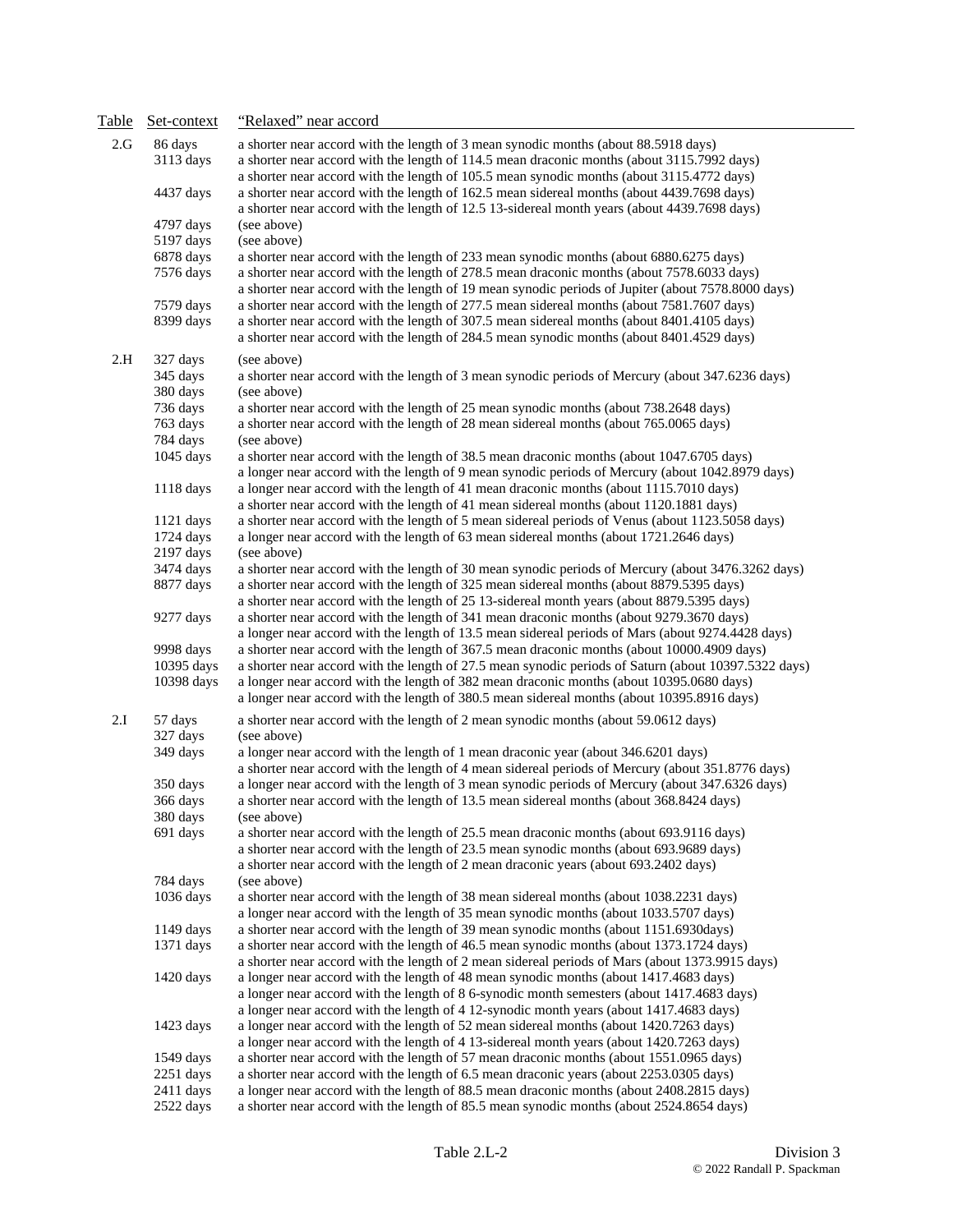| Table | Set-context                                                                                                                                                                                                                                                                     | "Relaxed" near accord                                                                                                                                                                                                                                                                                                                                                                                                                                                                                                                                                                                                                                                                                                                                                                                                                                                                                                                                                                                                                                                                                                                                                                                                                                                                                                                                                                                                                                                                                                                 |
|-------|---------------------------------------------------------------------------------------------------------------------------------------------------------------------------------------------------------------------------------------------------------------------------------|---------------------------------------------------------------------------------------------------------------------------------------------------------------------------------------------------------------------------------------------------------------------------------------------------------------------------------------------------------------------------------------------------------------------------------------------------------------------------------------------------------------------------------------------------------------------------------------------------------------------------------------------------------------------------------------------------------------------------------------------------------------------------------------------------------------------------------------------------------------------------------------------------------------------------------------------------------------------------------------------------------------------------------------------------------------------------------------------------------------------------------------------------------------------------------------------------------------------------------------------------------------------------------------------------------------------------------------------------------------------------------------------------------------------------------------------------------------------------------------------------------------------------------------|
| 2.I   | $2572$ days<br>2626 days<br>2651 days<br>2793 days<br>2860 days<br>2922 days<br>3308 days<br>3960 days<br>4457 days<br>5078 days<br>6882 days<br>7603 days<br>8000 days<br>8003 days                                                                                            | a longer near accord with the length of 87 mean synodic months (about 2569.1613 days)<br>a shorter near accord with the length of 89 mean synodic months (about 2628.2225 days)<br>a shorter near accord with the length of 97.5 mean draconic months (about 2653.1915 days)<br>a longer near accord with the length of 94.5 mean synodic months (about 2790.6408 days)<br>a longer near accord with the length of 105 mean draconic months (about 2857.2831 days)<br>a longer near accord with the length of 5 mean synodic periods of Venus (about 2919.6083 days)<br>a longer near accord with the length of 121 mean sidereal months (about 3305.9209 days)<br>a longer near accord with the length of 134 mean synodic months (about 3957.0991 days)<br>a shorter near accord with the length of 151 mean synodic months (about 4459.1191 days)<br>a shorter near accord with the length of 186.5 mean draconic months (about 5075.0790 days)<br>a shorter near accord with the length of 253 mean draconic months (about 6884.6917 days)<br>a shorter near accord with the length of 279.5 mean draconic months (about 7605.8155 days)<br>a shorter near accord with the length of 271 mean synodic months (about 8002.7899 days)<br>a longer near accord with the length of 294 mean draconic months (about 8000.3927 days)<br>a shorter near accord with the length of 293 mean sidereal months (about 8005.2464 days)<br>a shorter near accord with the length of 91 mean sidereal periods of Mercury (about 8005.2145 days) |
| 2.J   | 324 days<br>345 days<br>367 days<br>396 days<br>1384 days<br>1744 days<br>1745 days<br>2572 days<br>3308 days<br>4316 days<br>5052 days<br>5412 days<br>5413 days<br>5794 days                                                                                                  | a shorter near accord with the length of 12 mean draconic months (about 326.5466 days)<br>(see above)<br>a shorter near accord with the length of 12.5 mean synodic months (about 369.1324 days)<br>a shorter near accord with the length of 13.5 mean synodic months (about 398.6630 days)<br>a shorter near accord with the length of 1 mean synodic period of Jupiter (about 398.8842 days)<br>a shorter near accord with the length of 4 mean draconic years (about 1386.4803 days) <sup>1</sup><br>a longer near accord with the length of 64 mean draconic months (about 1741.5821 days)<br>a longer near accord with the length of 59 mean synodic months (about 1742.3048 days)<br>(see above)<br>(see above)<br>a longer near accord with the length of 158.5 mean draconic months (about 4313.1369 days)<br>a shorter near accord with the length of 185 mean sidereal months (about 5054.5071 days)<br>a longer near accord with the length of 171 mean synodic months (about 5049.7309 days)<br>a longer near accord with the length of 28.5 6-synodic month semesters (about 5049.7309 days)<br>a longer near accord with the length of 9.5 18-synodic month years (about 5049.7309 days)<br>a longer near accord with the length of 198 mean sidereal months (about 5409.6887 days)<br>a longer near accord with the length of 61.5 mean sidereal period of Mercury (about 5410.1175 days)<br>a shorter near accord with the length of 213 mean draconic months (about 5796.2029 days)                                  |
| 2.K   | 90 days<br>327 days<br>345 days<br>349 days<br>350 days<br>366 days<br>367 days<br>380 days<br>455 days<br>465 days<br>691 days<br>784 days<br>1121 days<br>1198 days<br>1208 days<br>$1211$ days<br>1573 days<br>1576 days<br>1586 days<br>2498 days<br>3565 days<br>3940 days | a longer near accord with the length of 1 mean sidereal period of Mercury (about 87.9694 days)<br>(see above)<br>(see above)<br>(see above)<br>(see above)<br>(see above)<br>(see above)<br>(see above)<br>a shorter near accord with the length of 15.5 mean synodic months (about 457.7241 days)<br>a longer near accord with the length of 17 mean draconic months (about 462.6077 days)<br>(see above)<br>(see above)<br>(see above)<br>a shorter near accord with the length of 40.5 mean synodic months (about 1195.9889 days)<br>a shorter near accord with the length of 44.5 mean draconic months (about 1210.9438 days)<br>a shorter near accord with the length of 41 mean synodic months (about 1210.7542 days)<br>a shorter near accord with the length of 3.5 mean draconic years (about 1213.1703 days)<br>a longer near accord with the length of 57.5 mean sidereal months (about 1570.9955 days)<br>a shorter near accord with the length of 58 mean draconic months (about 1578.3088 days)<br>a longer near accord with the length of 18 mean sidereal periods of Mercury (about 1583.4490 days)<br>a longer near accord with the length of 84.5 mean synodic months (about 2495.3349 days)<br>a longer near accord with the length of 40.5 mean sidereal periods of Mercury (about 3562.7603 days)<br>a shorter near accord with the length of 133.5 mean synodic months (about 3942.3338 days)                                                                                                                   |

<span id="page-2-0"></span><sup>&</sup>lt;sup>1</sup> The lengths of 47 mean synodic months (about 1387.9377 days) and 51 mean draconic months (about 1387.8232 days) exhibit close accords with the length of 4 draconic or eclipse years (about 1386.4803 days).